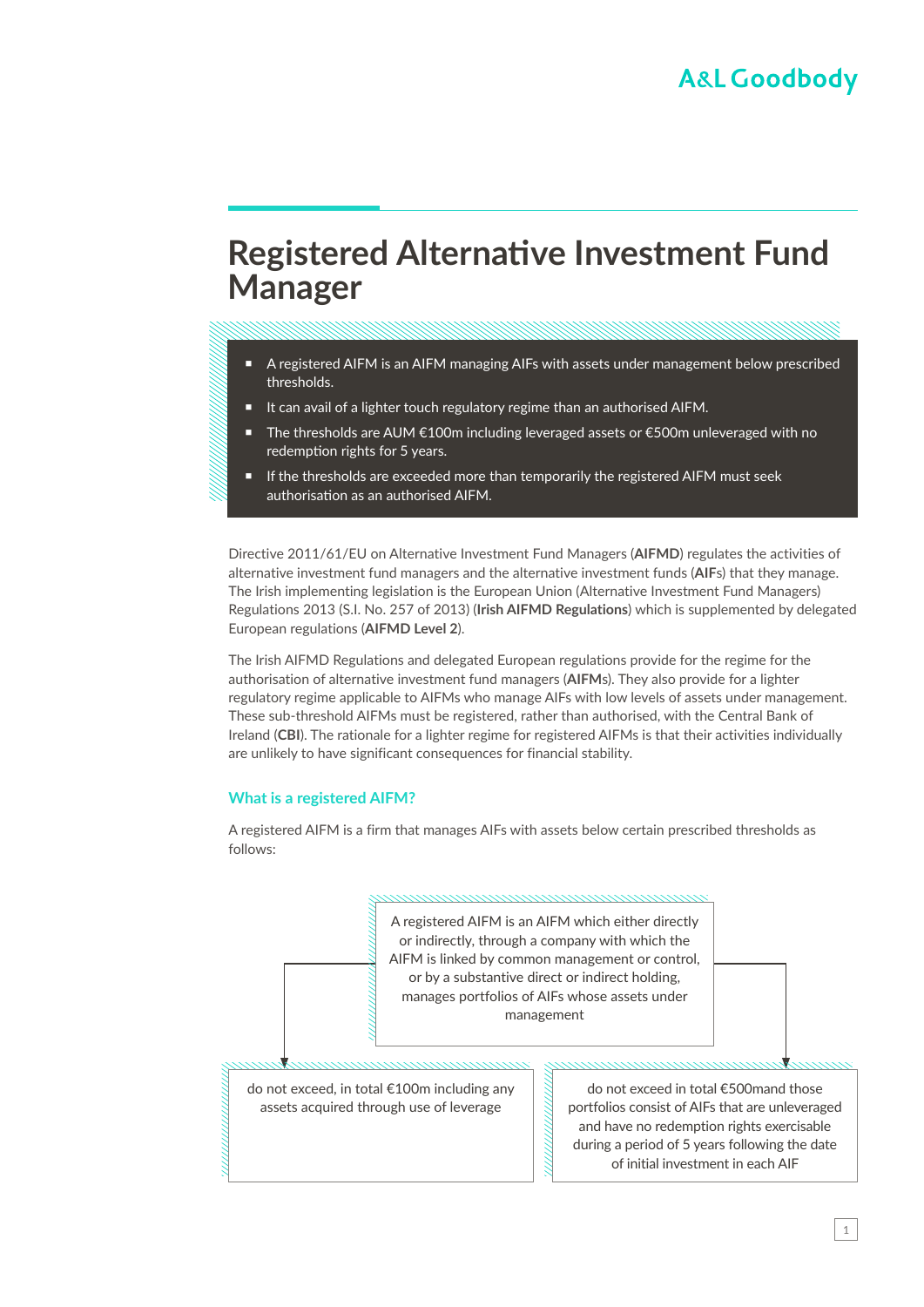### **A&L Goodbody**

#### **AUM valuation rules**

AIFMD Level 2 contains the rules for the calculation of total value of assets under management (**AUM**) for the purpose of these thresholds. All AIFs under management should be identified and the value of each AIF's AUM should be determined in accordance with the valuation rules laid down in the law of its country of establishment or in the AIF's rules or instrument of incorporation, including all assets acquired through the use of leverage. The valuation provisions also deal with how derivative positions should be treated and how to deal with double dipping and cross investment within umbrella AIFs. AUM should be calculated at least annually, using net asset values within 12 months of the calculation date and calculation should be applied consistently.

#### **What do registered AIFM's need to comply with?**

In summary, a registered AIFM is required to:

- **Parage is register with the CBI**
- identify itself and the AIFs it manages to the CBI and provide the CBI with information on the investment strategies of those AIFs
- **P** provide the CBI at regular intervals with information on the main instruments in which it is trading and the principal exposures and most important concentrations of the AIFs it manages
- have established procedures to ensure updated reporting to the CBI, at least annually, on the main categories of assets, industrial, geographic or other market sectors or specific asset classes and borrowing and leverage policy
- have procedures to monitor the aggregate value of all assets held in each AIF it manages on an ongoing basis. This should reflect an up-to-date overview of the original AUM threshold calculation requirements. The procedures should include observation of subscription and redemption activity or, where applicable, capital drawdowns, capital distributions and the value of the assets invested for each AIF
- notify the CBI if it no longer meets the AUM thresholds to be a registered AIFM. There are statutory provisions in AIFMD Level 2 which deal with a temporary occasional breach.

If the registered AIFM no longer meets the AUM thresholds, it must apply to be an authorised AIFM within 30 days.

The CBI retains the power to impose further conditions it considers appropriate on a registered AIFM although such conditions may not be more onerous than conditions applicable to an authorised AIFM. The CBI may also request information or issue directions to the registered AIFM in accordance with the provisions of the Regulations.

There is no prescribed substance or resourcing requirements applicable to a registered AIFM.

#### **Can registered AIFMs avail of the AIFMD marketing passport?**

No, although it can choose to opt in under the Regulations and so avail of the marketing passport that way. If it chooses to opt in, the application procedure to be an authorised AIFM must be completed and the full Regulations will apply to the registered AIFM. Only authorised AIFMs can automatically avail of the AIFMD marketing passport which allows authorised AIFMs to market the EU AIFs they manage within the EEA. A registered AIFM seeking to raise assets for AIFs it manages in another EEA member states will need to instead rely on the local national private placement regime or reverse solicitation to do so.

Qualifying managers of European social entrepreneurship funds can avail of a pan-European marketing passport without having to comply in full with the AIFMD regime and without having to comply with differing, and sometimes restrictive, national private placement rules.

#### **QIAIFs with a Registered AIFM**

The CBI's AIF Rulebook provides additional provisions applicable to QIAIFs which have a registered AIFM. It also provides that a registered AIFM must ensure that a single depositary is appointed in accordance with the Irish AIFMD Regulations.